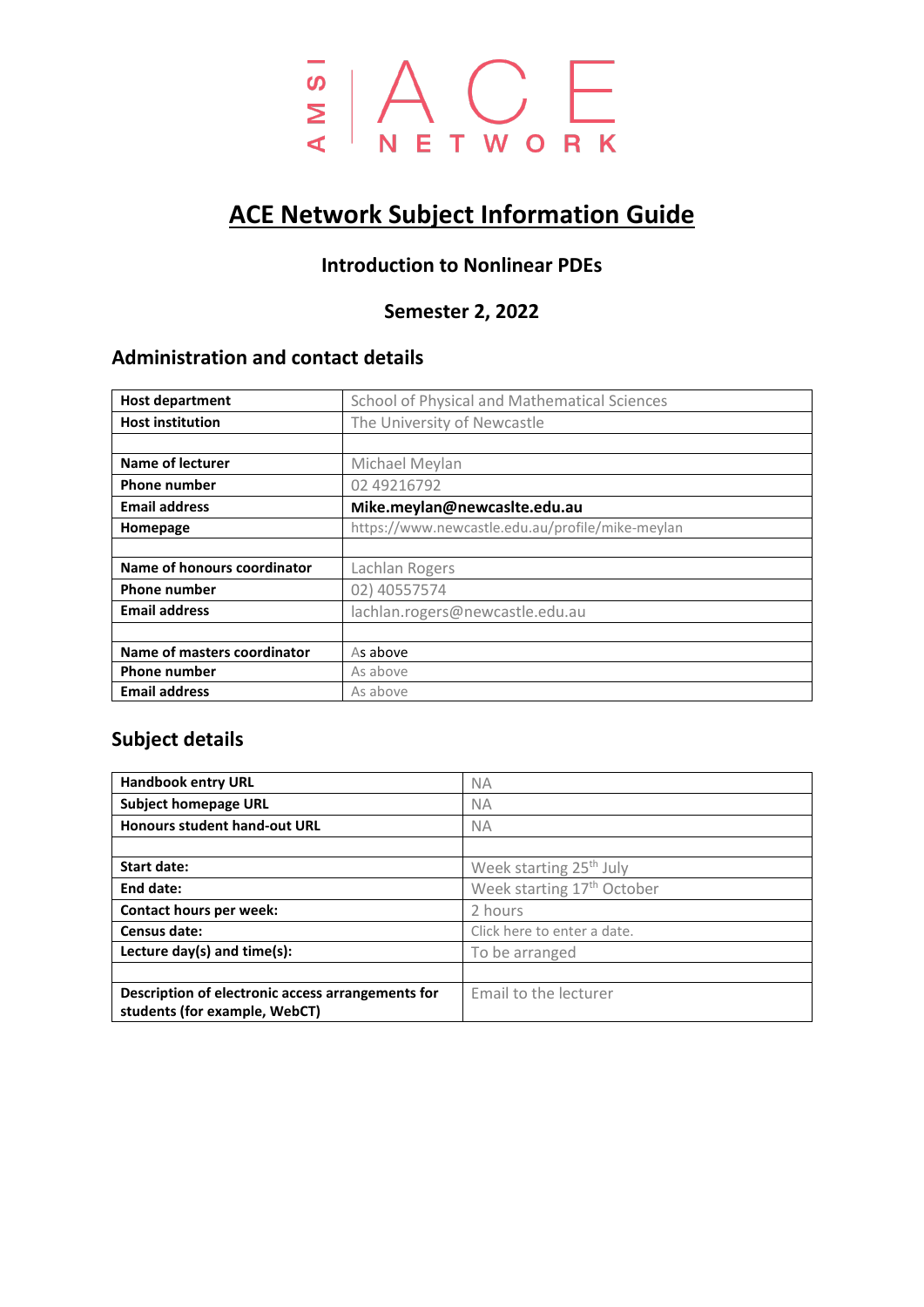#### **Subject content**

#### **1) Subject content description**

This course is an introduction to nonlinear partial differential equations, focusing on nonlinear wave phenomena. We will consider applications from physics, ocean engineering, chemical engineering, civil engineering and biology. The underlying partial differential equations will be derived and the properties of the solutions will be investigated. Simulations of the PDEs will be obtained using MATLAB.

#### **2) Week-by-week topic overview**

- 1. Revision of the method of characteristics for linear partial differential equation.
- 2. Traffic waves, solution using characteristics and shock dynamics
- 3. Nonlinear shallow water waves or compressible gas dynamic waves. Solution by characteristics, the dam break problem, shock dynamics, hydraulic jumps and shallow water bores.
- 4. KdV (Korteweg-De Vries) equation. Travelling wave solutions, solitary and cnoidal waves.
- 5. Numerical solution of the KdV using the split-step method and computation of the solitonsoliton interaction.
- 6. Conservation laws for the KdV and Miura's transformation.
- 7. Introduction to the IST (Inverse Scattering transformation).
- 8. Properties of the Linear Schrodinger equation
- 9. The connection between the KdV and the Schrodinger equation.
- 10. Example calculations for the KdV and IST
- 11. Reaction-Diffusion systems.
- 12. Burgers equation.

#### **3) Assumed prerequisite knowledge and capabilities**

A course in ordinary differential equations is essential. Knowledge of separation of variables for linear partial differential equations is helpful but not essential.

#### **4) Learning outcomes and objectives**

- Understand the different approaches to solving nonlinear Partial differential equations.
- Implement split step spectral methods.
- Analyse travelling wave solutions using phase plate analysis.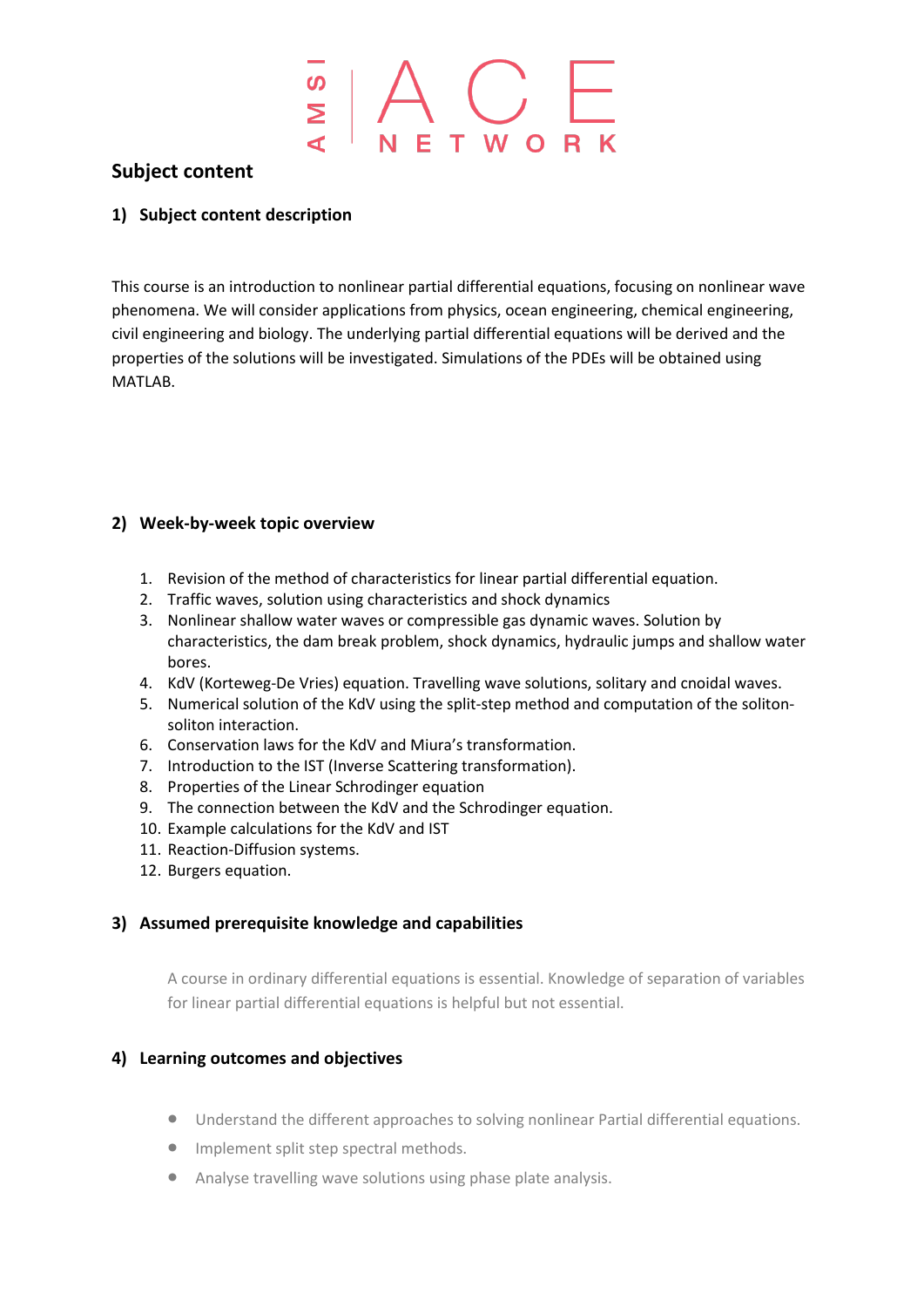# $\frac{1}{\frac{S}{R}}\left|\bigwedge_{N\in\mathsf{T}}\bigcup_{W\subset\mathsf{R}}\left|\bigwedge_{N\in\mathsf{T}}\mathsf{W}\right|\right|$ S<br>M  $\overline{\mathbf{C}}$

#### **AQF specific Program Learning Outcomes and Learning Outcome Descriptors (if available):**

| AQF Program Learning Outcomes addressed in<br>this subject                                        | <b>Associated AQF Learning Outcome Descriptors</b><br>for this subject |
|---------------------------------------------------------------------------------------------------|------------------------------------------------------------------------|
| Solve nonlinear partial differential equations<br>numerical using the split step spectral method. | S2, A2                                                                 |
| Interpret nonlinear partial differential equations<br>in a modelling context.                     | S1, A1                                                                 |
| Solve nonlinear partial differential equations<br>analytically.                                   | S2, A2                                                                 |
| Solve nonlinear partial differential equations using<br>phase plane methods                       | S2, A2                                                                 |
| Conceptualise nonlinear partial differential<br>equations.                                        | S5, A4                                                                 |

| <b>Learning Outcome Descriptors at AQF Level 8</b>                                            |
|-----------------------------------------------------------------------------------------------|
| Knowledge                                                                                     |
| K1: coherent and advanced knowledge of the underlying principles and concepts in one or       |
| more disciplines                                                                              |
| K2: knowledge of research principles and methods                                              |
| <b>Skills</b>                                                                                 |
| S1: cognitive skills to review, analyse, consolidate and synthesise knowledge to identify and |
| provide solutions to complex problem with intellectual independence                           |
| S2: cognitive and technical skills to demonstrate a broad understanding of a body of          |
| knowledge and theoretical concepts with advanced understanding in some areas                  |
| S3: cognitive skills to exercise critical thinking and judgement in developing new            |
| understanding                                                                                 |
| S4: technical skills to design and use in a research project                                  |
| S5: communication skills to present clear and coherent exposition of knowledge and ideas to   |
| a variety of audiences                                                                        |
| <b>Application of Knowledge and Skills</b>                                                    |
| A1: with initiative and judgement in professional practice and/or scholarship                 |
| A2: to adapt knowledge and skills in diverse contexts                                         |
| A3: with responsibility and accountability for own learning and practice and in collaboration |
| with others within broad parameters                                                           |
| A4: to plan and execute project work and/or a piece of research and scholarship with some     |
| independence                                                                                  |
|                                                                                               |

#### **5) Learning resources**

Detailed course notes are available at

[http://www.wikiwaves.org/Category:Nonlinear\\_PDE%27s\\_Course](http://www.wikiwaves.org/Category:Nonlinear_PDE%27s_Course)

In addition the following books will be useful